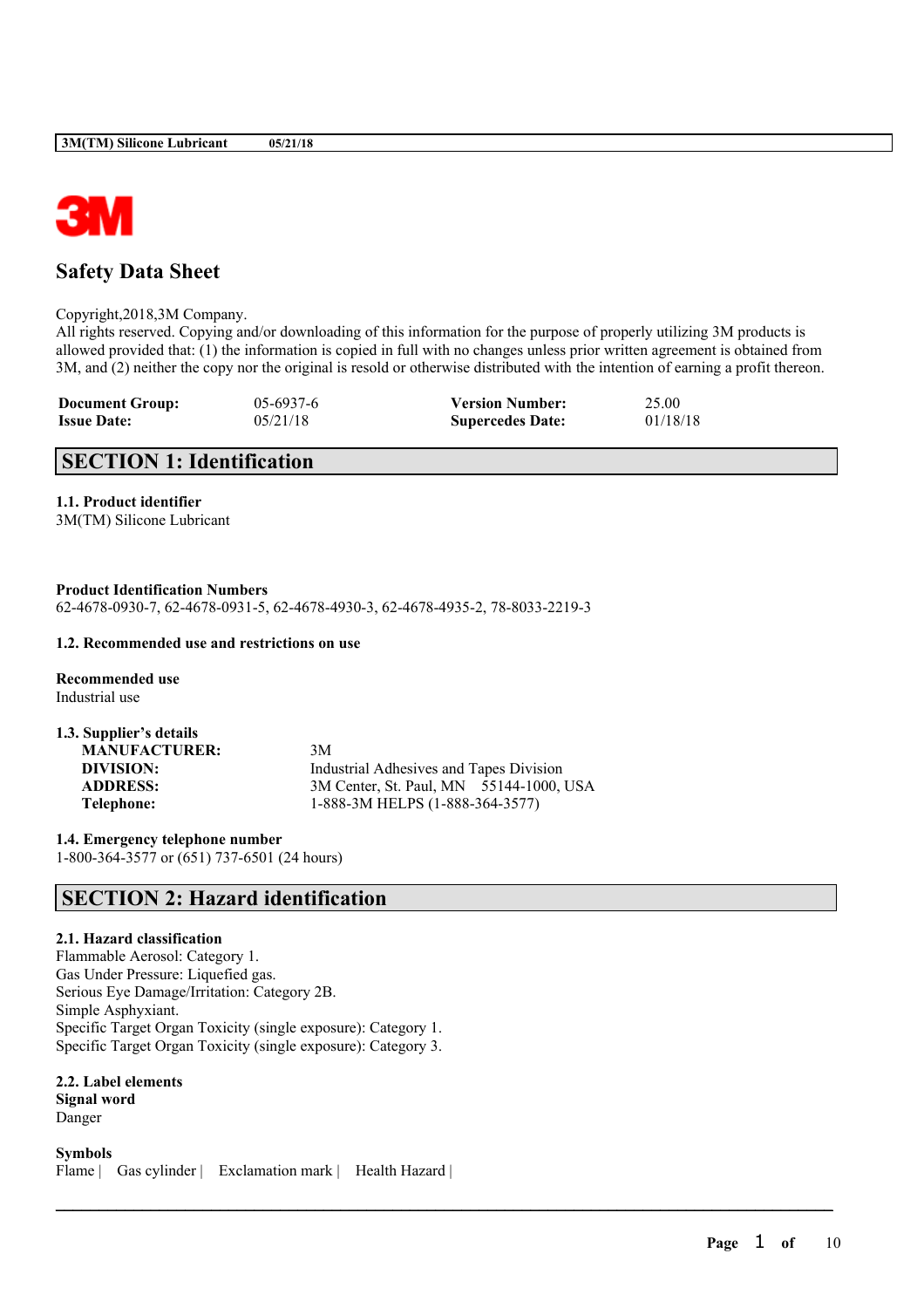

**Hazard Statements** Extremely flammable aerosol. Contains gas under pressure; may explode if heated.

Causes eye irritation. May cause drowsiness or dizziness. May displace oxygen and cause rapid suffocation.

Causes damage to organs: cardiovascular system |

# **Precautionary Statements**

**General:** Keep out of reach of children.

# **Prevention:**

Keep away from heat/sparks/open flames/hot surfaces. - No smoking. Do not spray on an open flame or other ignition source. Pressurized container: Do not pierce or burn, even after use. Do not breathe dust/fume/gas/mist/vapors/spray. Use only outdoors or in a well-ventilated area. Do not eat, drink or smoke when using this product. Wash thoroughly after handling.

## **Response:**

IF INHALED: Remove person to fresh air and keep comfortable for breathing. IF IN EYES: Rinse cautiously with water for several minutes. Remove contact lenses, if present and easy to do. Continue rinsing. If eye irritation persists: Get medical advice/attention. IF exposed: Call a POISON CENTER or doctor/physician.

Specific treatment (see Notes to Physician on this label).

#### **Storage:**

Protect from sunlight. Do not expose to temperatures exceeding 50C/122F. Keep container tightly closed. Store locked up in a well-ventilated place.

## **Disposal:**

Dispose of contents/container in accordance with applicable local/regional/national/international regulations.

## **Notes to Physician:**

Exposure may increase myocardial irritability. Do not administer sympathomimetic drugs unless absolutely necessary.

 $\mathcal{L}_\mathcal{L} = \mathcal{L}_\mathcal{L} = \mathcal{L}_\mathcal{L} = \mathcal{L}_\mathcal{L} = \mathcal{L}_\mathcal{L} = \mathcal{L}_\mathcal{L} = \mathcal{L}_\mathcal{L} = \mathcal{L}_\mathcal{L} = \mathcal{L}_\mathcal{L} = \mathcal{L}_\mathcal{L} = \mathcal{L}_\mathcal{L} = \mathcal{L}_\mathcal{L} = \mathcal{L}_\mathcal{L} = \mathcal{L}_\mathcal{L} = \mathcal{L}_\mathcal{L} = \mathcal{L}_\mathcal{L} = \mathcal{L}_\mathcal{L}$ 

## **Supplemental Information:**

May cause frostbite.

# **SECTION 3: Composition/information on ingredients**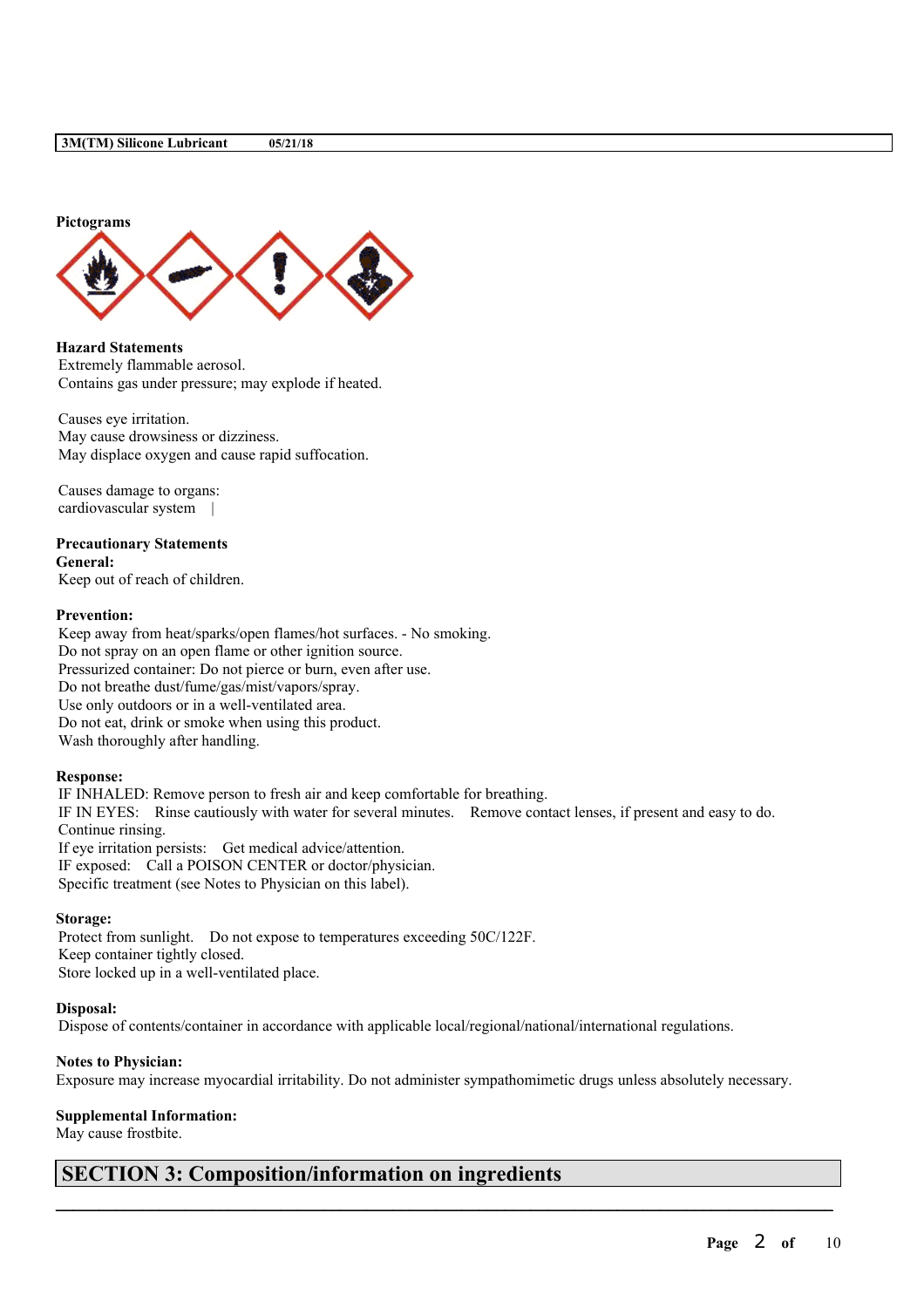| Ingredient             | $\mathbf{C}.\mathbf{A}.\mathbf{S}.\mathbf{No}.$ | $\frac{1}{6}$ by Wt    |
|------------------------|-------------------------------------------------|------------------------|
| Isobutane              | $75 - 28 - 5$                                   | 70 - 80 Trade Secret * |
| Heptane                | 142-82-5                                        | 15 - 25 Trade Secret * |
| Poly(dimethylsiloxane) | 63148-62-9                                      | 7 Trade Secret *       |

\*The specific chemical identity and/or exact percentage (concentration) of this composition has been withheld as a trade secret.

# **SECTION 4: First aid measures**

#### **4.1. Description of first aid measures**

#### **Inhalation:**

Remove person to fresh air. Get medical attention.

#### **Skin Contact:**

Thaw frosted skin with lukewarm water. Do not rub affected area. Get medical attention.

#### **Eye Contact:**

Immediately flush with large amounts of water. Remove contact lenses if easy to do. Continue rinsing. Get medical attention.

#### **If Swallowed:**

Rinse mouth. If you feel unwell, get medical attention.

## **4.2. Most important symptoms and effects, both acute and delayed**

See Section 11.1. Information on toxicological effects.

# **4.3. Indication of any immediate medical attention and special treatment required**

Exposure may increase myocardial irritability. Do not administer sympathomimetic drugs unless absolutely necessary.

# **SECTION 5: Fire-fighting measures**

## **5.1. Suitable extinguishing media**

Use a fire fighting agent suitable for the surrounding fire.

#### **5.2. Special hazards arising from the substance or mixture**

Closed containers exposed to heat from fire may build pressure and explode.

# **Hazardous Decomposition or By-Products**

| Substance       |  |  |  |
|-----------------|--|--|--|
| Carbon monoxide |  |  |  |
| Carbon dioxide  |  |  |  |

**Substance Condition** During Combustion During Combustion

## **5.3. Special protective actions for fire-fighters**

Water may not effectively extinguish fire; however, it should be used to keep fire-exposed containers and surfaces cool and prevent explosive rupture.

# **SECTION 6: Accidental release measures**

## **6.1. Personal precautions, protective equipment and emergency procedures**

Evacuate area. Keep away from heat/sparks/open flames/hot surfaces. - No smoking. Use only non-sparking tools.

 $\mathcal{L}_\mathcal{L} = \mathcal{L}_\mathcal{L} = \mathcal{L}_\mathcal{L} = \mathcal{L}_\mathcal{L} = \mathcal{L}_\mathcal{L} = \mathcal{L}_\mathcal{L} = \mathcal{L}_\mathcal{L} = \mathcal{L}_\mathcal{L} = \mathcal{L}_\mathcal{L} = \mathcal{L}_\mathcal{L} = \mathcal{L}_\mathcal{L} = \mathcal{L}_\mathcal{L} = \mathcal{L}_\mathcal{L} = \mathcal{L}_\mathcal{L} = \mathcal{L}_\mathcal{L} = \mathcal{L}_\mathcal{L} = \mathcal{L}_\mathcal{L}$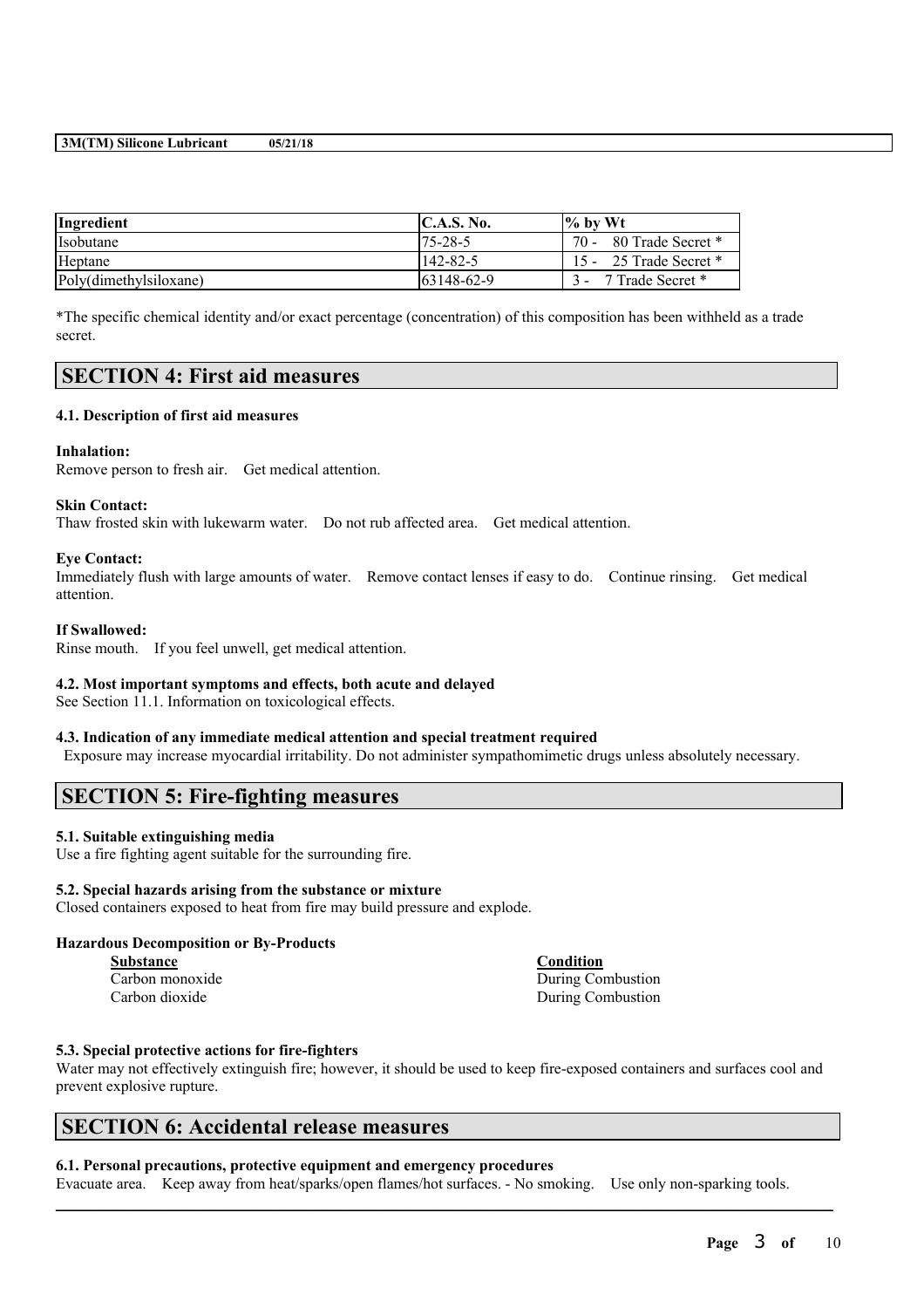Ventilate the area with fresh air. For large spill, or spills in confined spaces, provide mechanical ventilation to disperse or exhaust vapors, in accordance with good industrial hygiene practice. Warning! A motor could be an ignition source and could cause flammable gases or vapors in the spill area to burn or explode. Refer to other sections of this SDS for information regarding physical and health hazards, respiratory protection, ventilation, and personal protective equipment.

## **6.2. Environmental precautions**

Avoid release to the environment.

# **6.3. Methods and material for containment and cleaning up**

If possible, seal leaking container. Place leaking containers in a well-ventilated area, preferably an operating exhaust hood, or if necessary outdoors on an impermeable surface until appropriate packaging for the leaking container or its contents is available. Collect as much of the spilled material as possible using non-sparking tools. Place in a metal container approved for transportation by appropriate authorities. Seal the container. Dispose of collected material as soon as possible in accordance with applicable local/regional/national/international regulations.

# **SECTION 7: Handling and storage**

# **7.1. Precautions for safe handling**

Keep out of reach of children. Keep away from heat/sparks/open flames/hot surfaces. - No smoking. Do not spray on an open flame or other ignition source. Do not pierce or burn, even after use. Do not breathe dust/fume/gas/mist/vapors/spray. Do not get in eyes, on skin, or on clothing. Do not eat, drink or smoke when using this product. Wash thoroughly after handling. Avoid contact with oxidizing agents (eg. chlorine, chromic acid etc.)

# **7.2. Conditions for safe storage including any incompatibilities**

Store in a well-ventilated place. Keep container tightly closed. Protect from sunlight. Do not expose to temperatures exceeding 50C/122F. Store away from heat. Store away from acids. Store away from oxidizing agents.

# **SECTION 8: Exposure controls/personal protection**

## **8.1. Control parameters**

## **Occupational exposure limits**

If a component is disclosed in section 3 but does not appear in the table below, an occupational exposure limit is not available for the component.

| Ingredient  | C.A.S. No.     | Agency       | Limit type                                         | Additional Comments |
|-------------|----------------|--------------|----------------------------------------------------|---------------------|
| Heptane     | $142 - 82 - 5$ | ACGIH        | $ TWA:400$ ppm; STEL:500 ppm                       |                     |
| Heptane     | $142 - 82 - 5$ | <b>OSHA</b>  | $\text{TWA:} 2000 \text{ mg/m} 3(500 \text{ ppm})$ |                     |
| Isobutane   | $75 - 28 - 5$  | <b>ACGIH</b> | $\vert$ STEL:1000 ppm                              |                     |
| Natural gas | $75 - 28 - 5$  | <b>ACGIH</b> | Limit value not established:                       | simple asphyxiant   |
|             |                |              |                                                    |                     |

ACGIH : American Conference of Governmental Industrial Hygienists

AIHA : American Industrial Hygiene Association

CMRG : Chemical Manufacturer's Recommended Guidelines

OSHA : United States Department of Labor - Occupational Safety and Health Administration

TWA: Time-Weighted-Average

STEL: Short Term Exposure Limit

CEIL: Ceiling

## **8.2. Exposure controls**

## **8.2.1. Engineering controls**

Do not remain in area where available oxygen may be reduced. Use general dilution ventilation and/or local exhaust ventilation to control airborne exposures to below relevant Exposure Limits and/or control dust/fume/gas/mist/vapors/spray. If ventilation is not adequate, use respiratory protection equipment.

 $\mathcal{L}_\mathcal{L} = \mathcal{L}_\mathcal{L} = \mathcal{L}_\mathcal{L} = \mathcal{L}_\mathcal{L} = \mathcal{L}_\mathcal{L} = \mathcal{L}_\mathcal{L} = \mathcal{L}_\mathcal{L} = \mathcal{L}_\mathcal{L} = \mathcal{L}_\mathcal{L} = \mathcal{L}_\mathcal{L} = \mathcal{L}_\mathcal{L} = \mathcal{L}_\mathcal{L} = \mathcal{L}_\mathcal{L} = \mathcal{L}_\mathcal{L} = \mathcal{L}_\mathcal{L} = \mathcal{L}_\mathcal{L} = \mathcal{L}_\mathcal{L}$ 

# **8.2.2. Personal protective equipment (PPE)**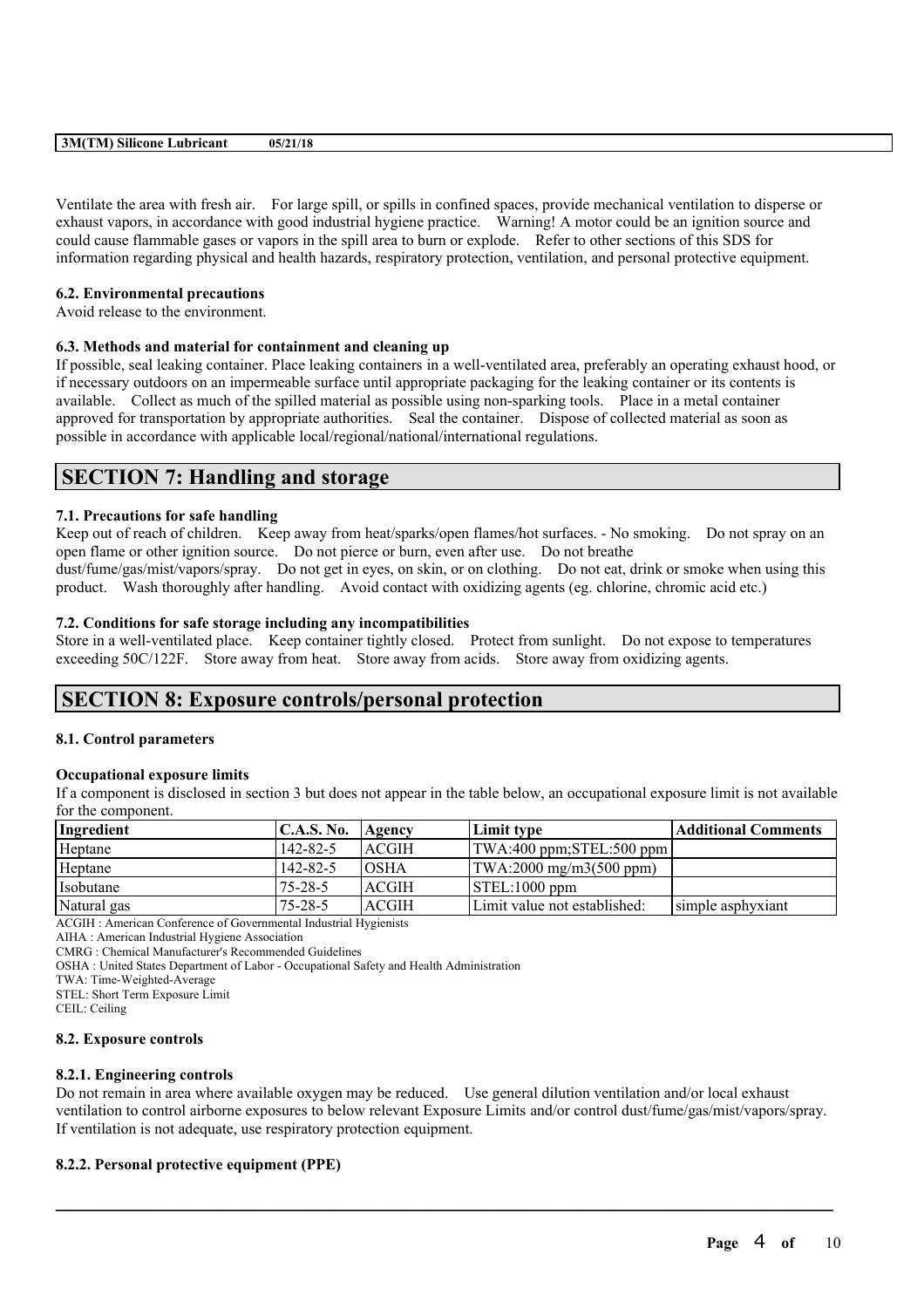#### **Eye/face protection**

Select and use eye/face protection to prevent contact based on the results of an exposure assessment. The following eye/face protection(s) are recommended: Indirect Vented Goggles

**Skin/hand protection**

Select and use gloves and/or protective clothing approved to relevant local standards to prevent skin contact based on the results of an exposure assessment. Selection should be based on use factors such as exposure levels, concentration of the substance or mixture, frequency and duration, physical challenges such as temperature extremes, and other use conditions. Consult with your glove and/or protective clothing manufacturer for selection of appropriate compatible gloves/protective clothing.

Gloves made from the following material(s) are recommended: Nitrile Rubber

#### **Respiratory protection**

An exposure assessment may be needed to decide if a respirator is required. If a respirator is needed, use respirators as part of a full respiratory protection program. Based on the results of the exposure assessment, select from the following respirator type(s) to reduce inhalation exposure:

Half facepiece or full facepiece supplied-air respirator

For questions about suitability for a specific application, consult with your respirator manufacturer.

#### **Thermal hazards**

Wear cold insulating gloves/face shield/eye protection.

# **SECTION 9: Physical and chemical properties**

# **9.1. Information on basic physical and chemical properties**

| <b>General Physical Form:</b>          | Liquid                                                |
|----------------------------------------|-------------------------------------------------------|
| Odor, Color, Grade:                    | in aerosol, transparent, very slight odor             |
| <b>Odor threshold</b>                  | No Data Available                                     |
| pН                                     | Not Applicable                                        |
| <b>Melting point</b>                   | No Data Available                                     |
| <b>Boiling Point</b>                   | No Data Available                                     |
| <b>Flash Point</b>                     | -50 °F [Test Method: Tagliabue Closed Cup]            |
|                                        | [Details: CONDITIONS: Propellant]                     |
| <b>Evaporation rate</b>                | 1.9 $[RefStd:WATER=1]$                                |
| <b>Flammability (solid, gas)</b>       | Not Applicable                                        |
| <b>Flammable Limits(LEL)</b>           | Approximately 1.5 % volume                            |
| <b>Flammable Limits(UEL)</b>           | Approximately 8 % volume                              |
| <b>Vapor Pressure</b>                  | Not Applicable                                        |
| <b>Vapor Density</b>                   | 2.97 $[RefStd:AIR=1]$                                 |
| <b>Density</b>                         | $0.64$ g/ml                                           |
| <b>Specific Gravity</b>                | $0.640$ [Ref Std:WATER=1]                             |
| <b>Solubility in Water</b>             | Nil                                                   |
| Solubility- non-water                  | No Data Available                                     |
| Partition coefficient: n-octanol/water | No Data Available                                     |
| <b>Autoignition temperature</b>        | No Data Available                                     |
| <b>Decomposition temperature</b>       | No Data Available                                     |
| <b>Viscosity</b>                       | Not Applicable                                        |
| <b>Hazardous Air Pollutants</b>        | 0 % weight [Test Method: Calculated]                  |
| Molecular weight                       | No Data Available                                     |
| <b>Volatile Organic Compounds</b>      | <=606 g/l [Test Method: calculated SCAQMD rule 443.1] |
|                                        | [Details: Material VOC]                               |
|                                        |                                                       |

 $\mathcal{L}_\mathcal{L} = \mathcal{L}_\mathcal{L} = \mathcal{L}_\mathcal{L} = \mathcal{L}_\mathcal{L} = \mathcal{L}_\mathcal{L} = \mathcal{L}_\mathcal{L} = \mathcal{L}_\mathcal{L} = \mathcal{L}_\mathcal{L} = \mathcal{L}_\mathcal{L} = \mathcal{L}_\mathcal{L} = \mathcal{L}_\mathcal{L} = \mathcal{L}_\mathcal{L} = \mathcal{L}_\mathcal{L} = \mathcal{L}_\mathcal{L} = \mathcal{L}_\mathcal{L} = \mathcal{L}_\mathcal{L} = \mathcal{L}_\mathcal{L}$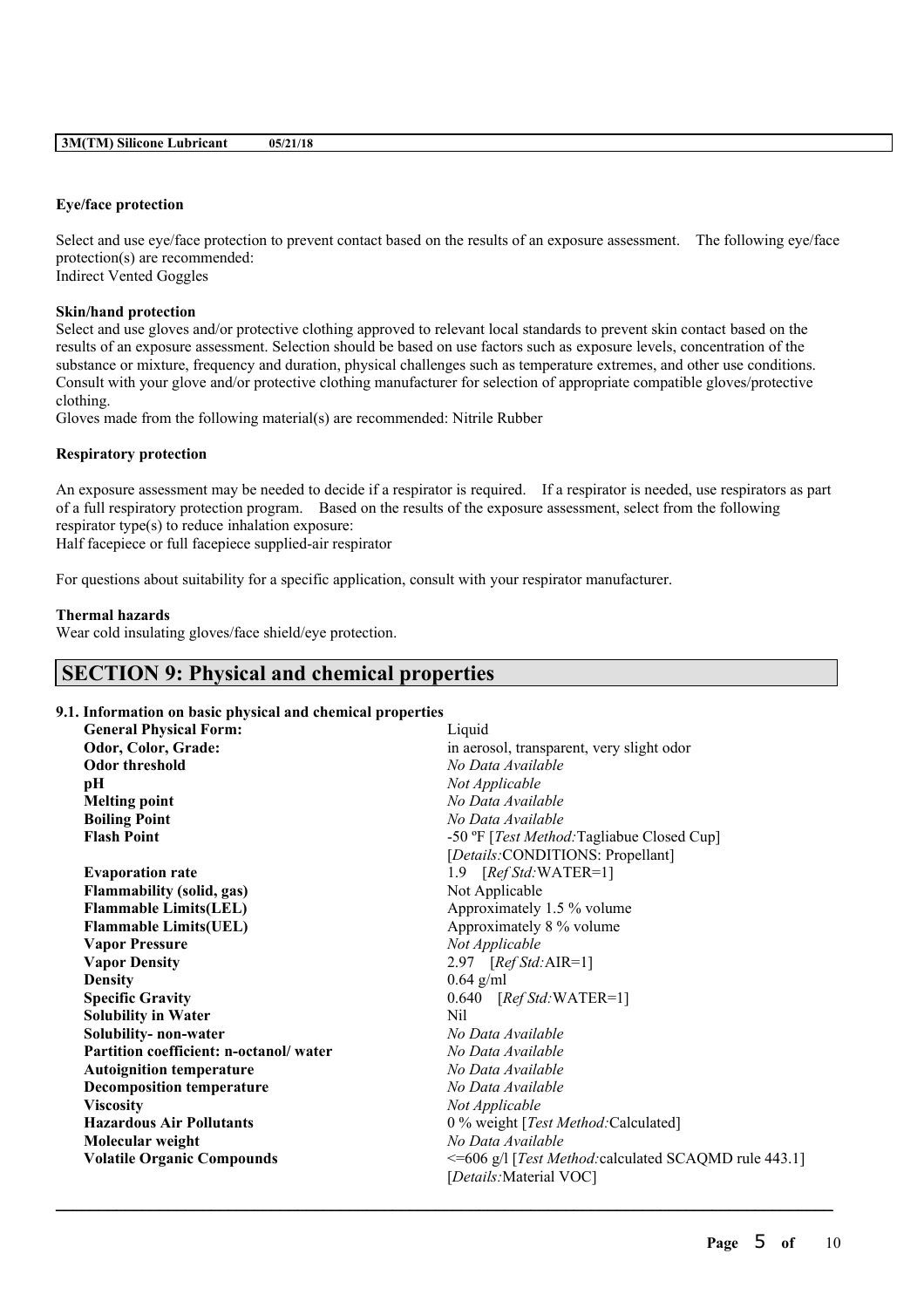|  | 3M(TM) Silicone Lubricant | 05/21/18 |
|--|---------------------------|----------|
|--|---------------------------|----------|

| <b>Volatile Organic Compounds</b> | $\leq$ =94.7 % [ <i>Test Method:</i> calculated per CARB title 2] |
|-----------------------------------|-------------------------------------------------------------------|
| <b>Solids Content</b>             | $0\%$                                                             |

# **SECTION 10: Stability and reactivity**

#### **10.1. Reactivity**

This material may be reactive with certain agents under certain conditions - see the remaining headings in this section.

**10.2. Chemical stability** Stable.

## **10.3. Possibility of hazardous reactions**

Hazardous polymerization will not occur.

**10.4. Conditions to avoid** Heat

# **10.5. Incompatible materials**

Strong oxidizing agents

# **10.6. Hazardous decomposition products**

None known.

Refer to section 5.2 for hazardous decomposition products during combustion.

# **SECTION 11: Toxicological information**

The information below may not be consistent with the material classification in Section 2 if specific ingredient **classifications are mandated by a competent authority. In addition, toxicological data on ingredients may not be** reflected in the material classification and/or the signs and symptoms of exposure, because an ingredient may be present below the threshold for labeling, an ingredient may not be available for exposure, or the data may not be **relevant to the material as a whole.**

**11.1. Information on Toxicological effects**

**Signs and Symptoms of Exposure**

Based on test data and/or information on the components, this material may produce the following health effects:

#### **Inhalation:**

Intentional concentration and inhalation may be harmful or fatal.

Simple Asphyxiation: Signs/symptoms may include increased heart rate, rapid respirations, drowsiness, headache, incoordination, altered judgement, nausea, vomiting, lethargy, seizures, coma, and may be fatal.

Respiratory Tract Irritation: Signs/symptoms may include cough, sneezing, nasal discharge, headache, hoarseness, and nose and throat pain.

 $\mathcal{L}_\mathcal{L} = \mathcal{L}_\mathcal{L} = \mathcal{L}_\mathcal{L} = \mathcal{L}_\mathcal{L} = \mathcal{L}_\mathcal{L} = \mathcal{L}_\mathcal{L} = \mathcal{L}_\mathcal{L} = \mathcal{L}_\mathcal{L} = \mathcal{L}_\mathcal{L} = \mathcal{L}_\mathcal{L} = \mathcal{L}_\mathcal{L} = \mathcal{L}_\mathcal{L} = \mathcal{L}_\mathcal{L} = \mathcal{L}_\mathcal{L} = \mathcal{L}_\mathcal{L} = \mathcal{L}_\mathcal{L} = \mathcal{L}_\mathcal{L}$ 

May cause additional health effects (see below).

## **Skin Contact:**

#### **Substance Condition**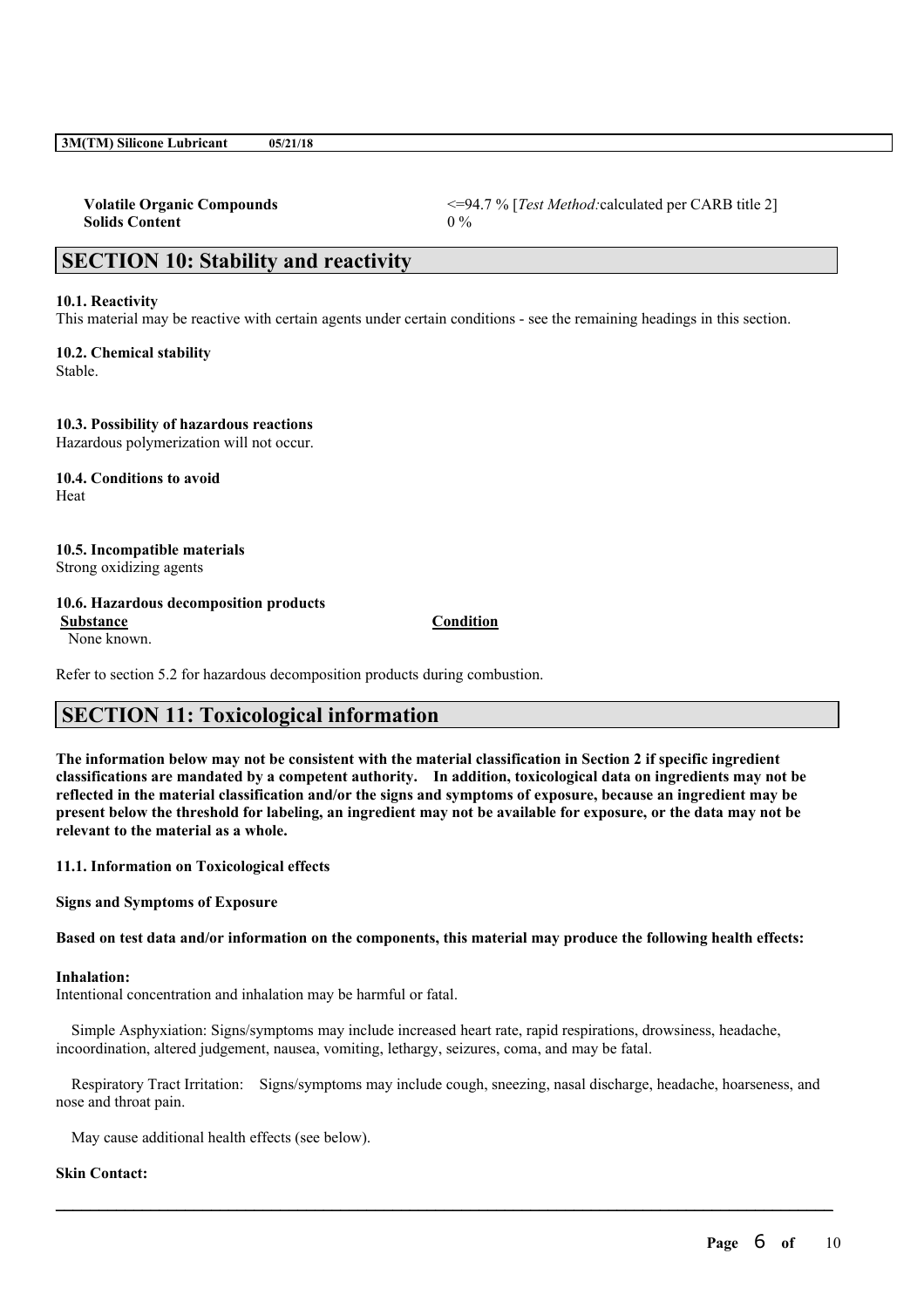Frostbite: Signs/symptoms may include intense pain, discoloration of skin, and tissue destruction.

Mild Skin Irritation: Signs/symptoms may include localized redness, swelling, itching, and dryness.

#### **Eye Contact:**

Frostbite: Signs/symptoms may include intense pain, clouding of the cornea, redness, swelling, and blindness.

Moderate Eye Irritation: Signs/symptoms may include redness, swelling, pain, tearing, and blurred or hazy vision.

#### **Ingestion:**

Gastrointestinal Irritation: Signs/symptoms may include abdominal pain, stomach upset, nausea, vomiting and diarrhea.

May cause additional health effects (see below).

## **Additional Health Effects:**

#### **Single exposure may cause target organ effects:**

Central Nervous System (CNS) Depression: Signs/symptoms may include headache, dizziness, drowsiness, incoordination, nausea, slowed reaction time, slurred speech, giddiness, and unconsciousness.

Single exposure, above recommended guidelines, may cause:

Cardiac Sensitization: Signs/symptoms may include irregular heartbeat (arrhythmia), faintness, chest pain, and may be fatal.

#### **Toxicological Data**

If a component is disclosed in section 3 but does not appear in a table below, either no data are available for that endpoint or the data are not sufficient for classification.

#### **Acute Toxicity**

| Name                   | Route                              | <b>Species</b> | Value                                             |
|------------------------|------------------------------------|----------------|---------------------------------------------------|
| Overall product        | Dermal                             |                | No data available; calculated $ATE > 5,000$ mg/kg |
| Overall product        | Ingestion                          |                | No data available; calculated $ATE > 5,000$ mg/kg |
| Isobutane              | Inhalation-<br>Gas $(4)$<br>hours) | Rat            | $276,000$ ppm<br>LC50                             |
| Heptane                | Dermal                             | Rabbit         | LD50<br>$3,000$ mg/kg                             |
| Heptane                | Inhalation-<br>Vapor (4<br>hours)  | Rat            | LC50<br>$103$ mg/l                                |
| Heptane                | Ingestion                          | Rat            | $LD50 > 15,000$ mg/kg                             |
| Poly(dimethylsiloxane) | Dermal                             | Rabbit         | $LD50 > 19,400$ mg/kg                             |
| Poly(dimethylsiloxane) | Ingestion                          | Rat            | $LD50 > 17,000$ mg/kg                             |

 $ATE = acute$  toxicity estimate

#### **Skin Corrosion/Irritation**

| Name                   | <b>Species</b> | Value                     |
|------------------------|----------------|---------------------------|
|                        |                |                           |
| Isobutane              | Professio      | No significant irritation |
|                        | nal            |                           |
|                        | judgeme        |                           |
|                        | nt             |                           |
| Heptane                | Human          | Mild irritant             |
| Poly(dimethylsiloxane) | Rabbit         | No significant irritation |

## **Serious Eye Damage/Irritation**

| Name             | <b>Species</b>                | Value                                |
|------------------|-------------------------------|--------------------------------------|
| <b>Isobutane</b> | $\mathbf{r}$<br>rofessio<br>. | - 22<br>significant irritation<br>NΟ |

 $\mathcal{L}_\mathcal{L} = \mathcal{L}_\mathcal{L} = \mathcal{L}_\mathcal{L} = \mathcal{L}_\mathcal{L} = \mathcal{L}_\mathcal{L} = \mathcal{L}_\mathcal{L} = \mathcal{L}_\mathcal{L} = \mathcal{L}_\mathcal{L} = \mathcal{L}_\mathcal{L} = \mathcal{L}_\mathcal{L} = \mathcal{L}_\mathcal{L} = \mathcal{L}_\mathcal{L} = \mathcal{L}_\mathcal{L} = \mathcal{L}_\mathcal{L} = \mathcal{L}_\mathcal{L} = \mathcal{L}_\mathcal{L} = \mathcal{L}_\mathcal{L}$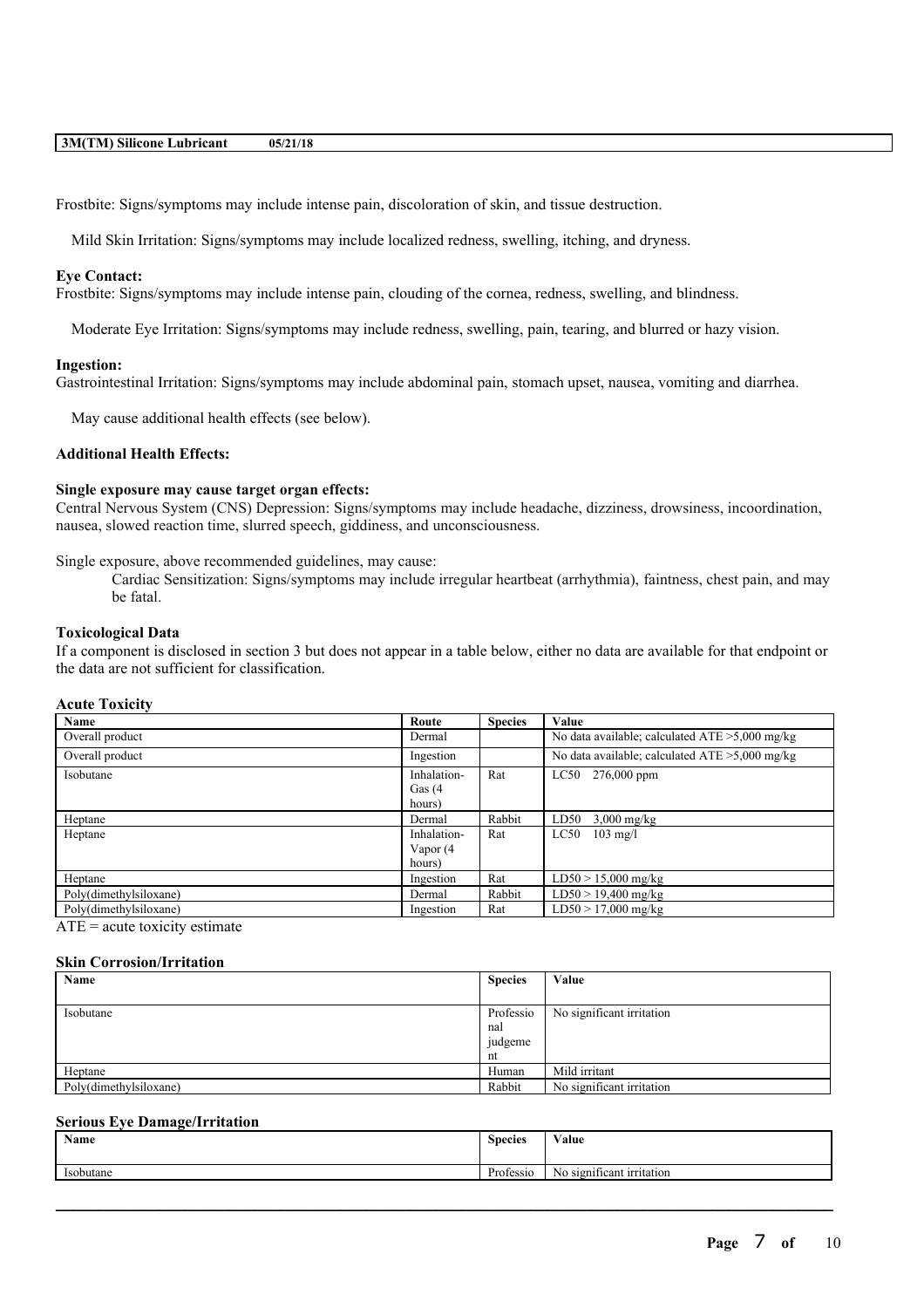|                        | nal<br>judgeme<br>nt |                           |
|------------------------|----------------------|---------------------------|
| Heptane                | Professio            | Moderate irritant         |
|                        | nal                  |                           |
|                        | judgeme              |                           |
|                        | nt                   |                           |
| Poly(dimethylsiloxane) | Rabbit               | No significant irritation |

#### **Skin Sensitization**

For the component/components, either no data are currently available or the data are not sufficient for classification.

#### **Respiratory Sensitization**

For the component/components, either no data are currently available or the data are not sufficient for classification.

#### **Germ Cell Mutagenicity**

| Name      | Route    | Value         |
|-----------|----------|---------------|
|           |          |               |
| Isobutane | In Vitro | Not mutagenic |
| Heptane   | In Vitro | Not mutagenic |

#### **Carcinogenicity**

For the component/components, either no data are currently available or the data are not sufficient for classification.

## **Reproductive Toxicity**

#### **Reproductive and/or Developmental Effects**

For the component/components, either no data are currently available or the data are not sufficient for classification.

# **Target Organ(s)**

#### **Specific Target Organ Toxicity - single exposure**

| Name      | Route      | <b>Target Organ(s)</b>               | Value                                                                              | <b>Species</b>                | <b>Test Result</b>            | <b>Exposure</b><br><b>Duration</b> |
|-----------|------------|--------------------------------------|------------------------------------------------------------------------------------|-------------------------------|-------------------------------|------------------------------------|
| Isobutane | Inhalation | cardiac sensitization                | Causes damage to organs                                                            | Multiple<br>animal<br>species | <b>NOAEL Not</b><br>available |                                    |
| Isobutane | Inhalation | central nervous<br>system depression | May cause drowsiness or<br>dizziness                                               | Human<br>and<br>animal        | <b>NOAEL Not</b><br>available |                                    |
| Isobutane | Inhalation | respiratory irritation               | Not classified                                                                     | Mouse                         | <b>NOAEL Not</b><br>available |                                    |
| Heptane   | Inhalation | central nervous<br>system depression | May cause drowsiness or<br>dizziness                                               | Human                         | <b>NOAEL Not</b><br>available |                                    |
| Heptane   | Inhalation | respiratory irritation               | Some positive data exist, but the<br>data are not sufficient for<br>classification | Human                         | <b>NOAEL Not</b><br>available |                                    |
| Heptane   | Ingestion  | central nervous<br>system depression | May cause drowsiness or<br>dizziness                                               | Human                         | <b>NOAEL Not</b><br>available |                                    |

# **Specific Target Organ Toxicity - repeated exposure**

| Name      | Route      | Target Organ(s) | Value          | <b>Species</b> | <b>Test Result</b> | <b>Exposure</b> |
|-----------|------------|-----------------|----------------|----------------|--------------------|-----------------|
|           |            |                 |                |                |                    | <b>Duration</b> |
| Isobutane | Inhalation | kidney and/or   | Not classified | Rat            | <b>NOAEL</b>       | 13 weeks        |
|           |            | bladder         |                |                | $4,500$ ppm        |                 |
| Heptane   | Inhalation | liver   nervous | Not classified | Rat            | NOAEL 12           | 26 weeks        |
|           |            | system   kidney |                |                | mg/l               |                 |
|           |            | and/or bladder  |                |                |                    |                 |

#### **Aspiration Hazard**

| Name | Value |
|------|-------|
|      |       |
|      |       |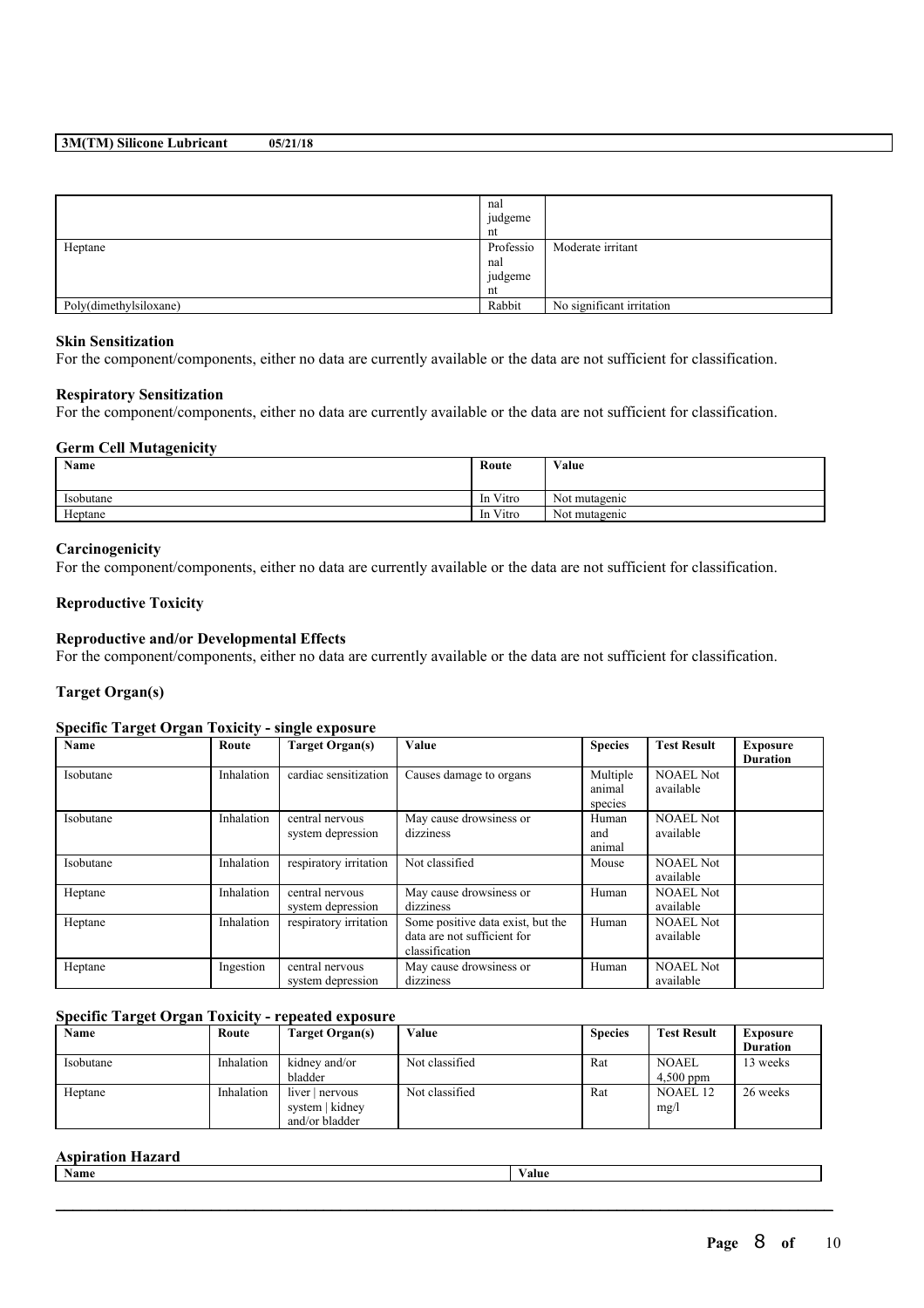Heptane Aspiration hazard

Please contact the address or phone number listed on the first page of the SDS for additional toxicological information **on this material and/or its components.**

# **SECTION 12: Ecological information**

## **Ecotoxicological information**

Please contact the address or phone number listed on the first page of the SDS for additional ecotoxicological information on this material and/or its components.

## **Chemical fate information**

Please contact the address or phone number listed on the first page of the SDS for additional chemical fate information on this material and/or its components.

# **SECTION 13: Disposal considerations**

#### **13.1. Disposal methods**

Dispose of contents/ container in accordance with the local/regional/national/international regulations.

Incinerate in a permitted waste incineration facility. As a disposal alternative, utilize an acceptable permitted waste disposal facility. Empty drums/barrels/containers used for transporting and handling hazardous chemicals (chemical substances/mixtures/preparations classified as Hazardous as per applicable regulations) shall be considered, stored, treated & disposed of as hazardous wastes unless otherwise defined by applicable waste regulations. Consult with the respective regulating authorities to determine the available treatment and disposal facilities.

 $\mathcal{L}_\mathcal{L} = \mathcal{L}_\mathcal{L} = \mathcal{L}_\mathcal{L} = \mathcal{L}_\mathcal{L} = \mathcal{L}_\mathcal{L} = \mathcal{L}_\mathcal{L} = \mathcal{L}_\mathcal{L} = \mathcal{L}_\mathcal{L} = \mathcal{L}_\mathcal{L} = \mathcal{L}_\mathcal{L} = \mathcal{L}_\mathcal{L} = \mathcal{L}_\mathcal{L} = \mathcal{L}_\mathcal{L} = \mathcal{L}_\mathcal{L} = \mathcal{L}_\mathcal{L} = \mathcal{L}_\mathcal{L} = \mathcal{L}_\mathcal{L}$ 

## **EPA Hazardous Waste Number (RCRA):** D001 (Ignitable)

# **SECTION 14: Transport Information**

For Transport Information, please visit http://3M.com/Transportinfo or call 1-800-364-3577 or 651-737-6501.

# **SECTION 15: Regulatory information**

## **15.1. US Federal Regulations**

Contact 3M for more information.

## **EPCRA 311/312 Hazard Classifications:**

# **Physical Hazards**

Flammable (gases, aerosols, liquids, or solids)

Gas under pressure

# **Health Hazards**

Serious eye damage or eye irritation

Simple Asphyxiant

Specific target organ toxicity (single or repeated exposure)

## **15.2. State Regulations**

Contact 3M for more information.